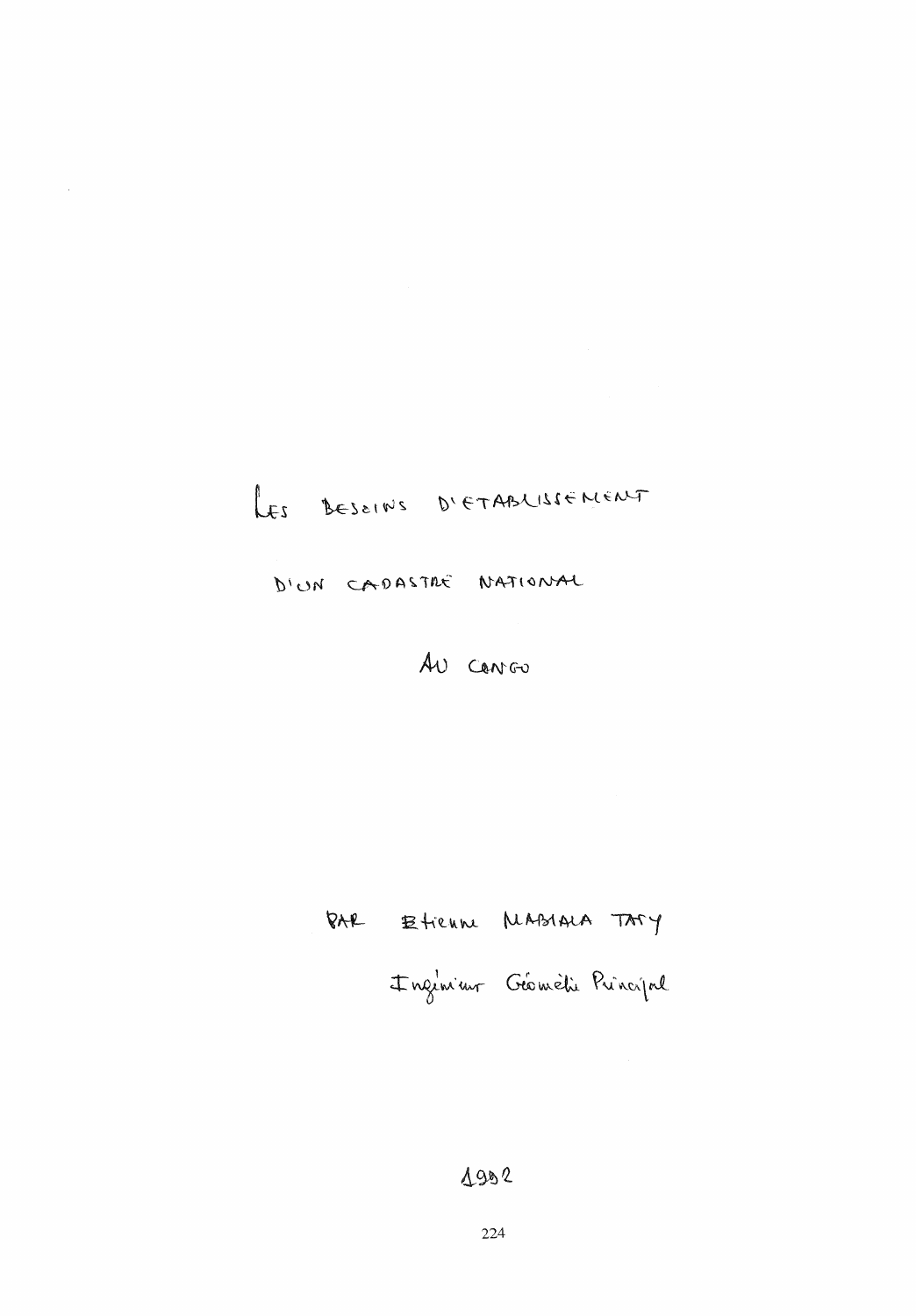- une Diretion Central save quato (4) services son center - des directions regionales dans
- A chefs-lieux de régions.
- LE ROLE DU CADASTRE AU CONGO

Au Congo, le Cadastre est un Cadastro de développement. La Direction a vitir créé le 20 Aout 1952 par arrêté  $h^0$  2741 /  $CG - CAB$ .

Ses missions. Celles. ci sont frencrites fou la loi n° 27/81 du 27 Aout 1981 fortant motilistion, organ nisation et fonctionnement du cadas. to national.

A a titre le désoction du Cordeste et de la Tepagraphie à la brude hussion de mettre d'une manière pamarente à la disposition du gouvehement, cles collectivités decentralisé eles evalurimistrations et des autres unagers, les documents togagespignes et cadashaux constannent tenus à Som, Jour le bessins du developement socro économique, de l'administretin du Territoire ou tout autre but.

Sou charup d'action porte sur 342000 kme a condostru care una priorito four les agglomérations importouts et les grands centres urbeinset ruraux.

Structure. Vour meuer à lieu les mis. sions s'elle confié, la divition du Cadaste et de la topographie fluque tournant de l'économie comprend

CAPACITES DI INTERVENTION DU LADASTRE Heighact neel du cardes tre sur le developement du fays impléque phericus lype a cadante

if le cades tu et la gestion urbaine Jem un Bestion urbain des bocalités

\* I cadas tre et la gration runale pour me maîtrise fauriers par les pouvous fublics. Mabsence of une telle folitique entraine un desordre indexcuptere Sesorshi feneratur xte quando mauri - absence de tives aguade - habitance de quartias en dehors des règles d'urbanisme, sous-équipé In miliu urbain et rural - des truction massive du tapés béféto - naissance de ravius profonds

- implantation des société agré-pastorals renten des centre runaire

It Le cadastre et lamenagement les acteurs chargé des questions d'aucunquement devraient pouvoir décider à partir des sufforts carles. train, senls garanties de sur île et electer averain des graspillage, toute hoture Bonfordue.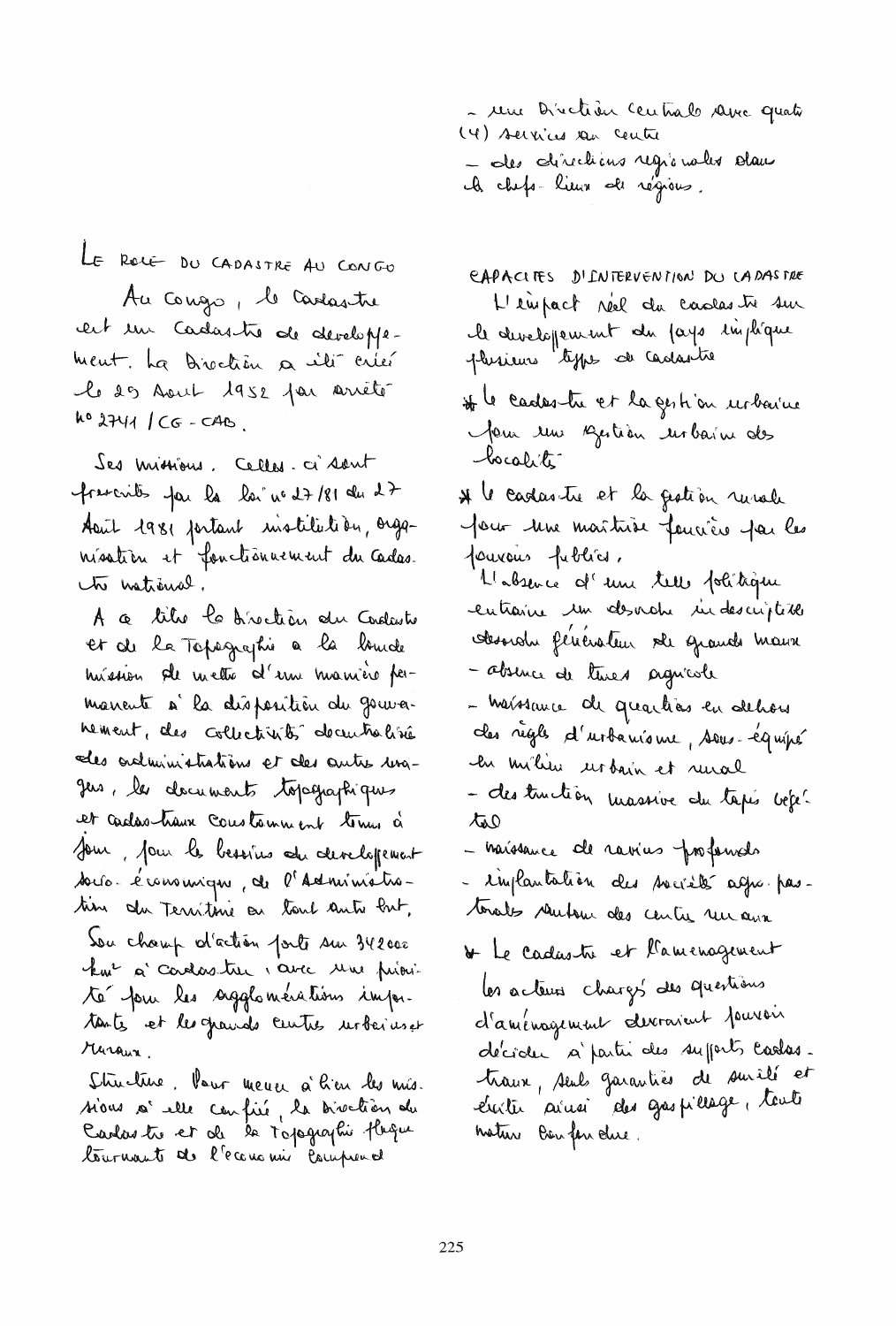La loi cadas tre nº 27/81 du 27 Acril 1981 est institué en vue d'une meilleure organisation du mihi ruel.

Le Cadrita participe activement or l'implantation cles villages centres et veut se dater des moyens jour réferance frésent son varte programme al raménagement sognicule du pays. A terme le cadastre plusia mettre a la disposition des responsables la documintatión hécessarie à:

- un gestion rationnale du fatrimaine foncia serboin et rural - two statibile ou securité funcion aux exploitants, trop souvent sujets aux déguapoiement repetis, du fait des bitrasements m'enturés On de l'arragance des frétendes feredaun

si Le Cadartre et l'améragement Josephia

le patrimoine furestier occupe 60% du territoire national, soit 100.000km Currian.

Une ménace est présente:

- lerbanisme sauvage;

- Surespluitation

- enternon des sonfaces calivés

- thus availes menaces for l'ero. Sion (lenioe)

He le Conclasitre et les travaien yubles

mise en place des procédures d'ac-<br>quisition des terrains so l'amiable ou par expropriation des communantes villageoires du lines-tèrres. le cadastre doit legiquement intervenir four la définition plussigne et fourière des terrains pappé.

En cas de remembrancat des parcelles des tères sages partonales. pour les besoins des études, le cadastre doit étir saisi pour les travair de leur topographique ou cl'iliveraire, le m'vellement, l'emplantation des empises, la surveillance d'ouvrages, etc...

\* Le cardes-tre et la fixacelàté fourisie par fréculeté foucière, il faut entendu le contribution à l'alimentation On bridget des Collectivités becales demandée s'ains des contribuables delinters des biens fonciers propres, hus en Valeur ou hon,

Cette contriention est calculée pour ceter méan comporter ou hiver trisé Au le bose de la documentation Cadas trale dont la fighibili et la mise sa four sont un court tion nécessaire et suffisante,

le cadastre avait un la mission et les moyens de produire les decurrents (plans graphiques, dominants d'evalustion, etc...) dans les années allant de 1950 à 1866 pour certain Centes reobains et secondaires in-Jortants.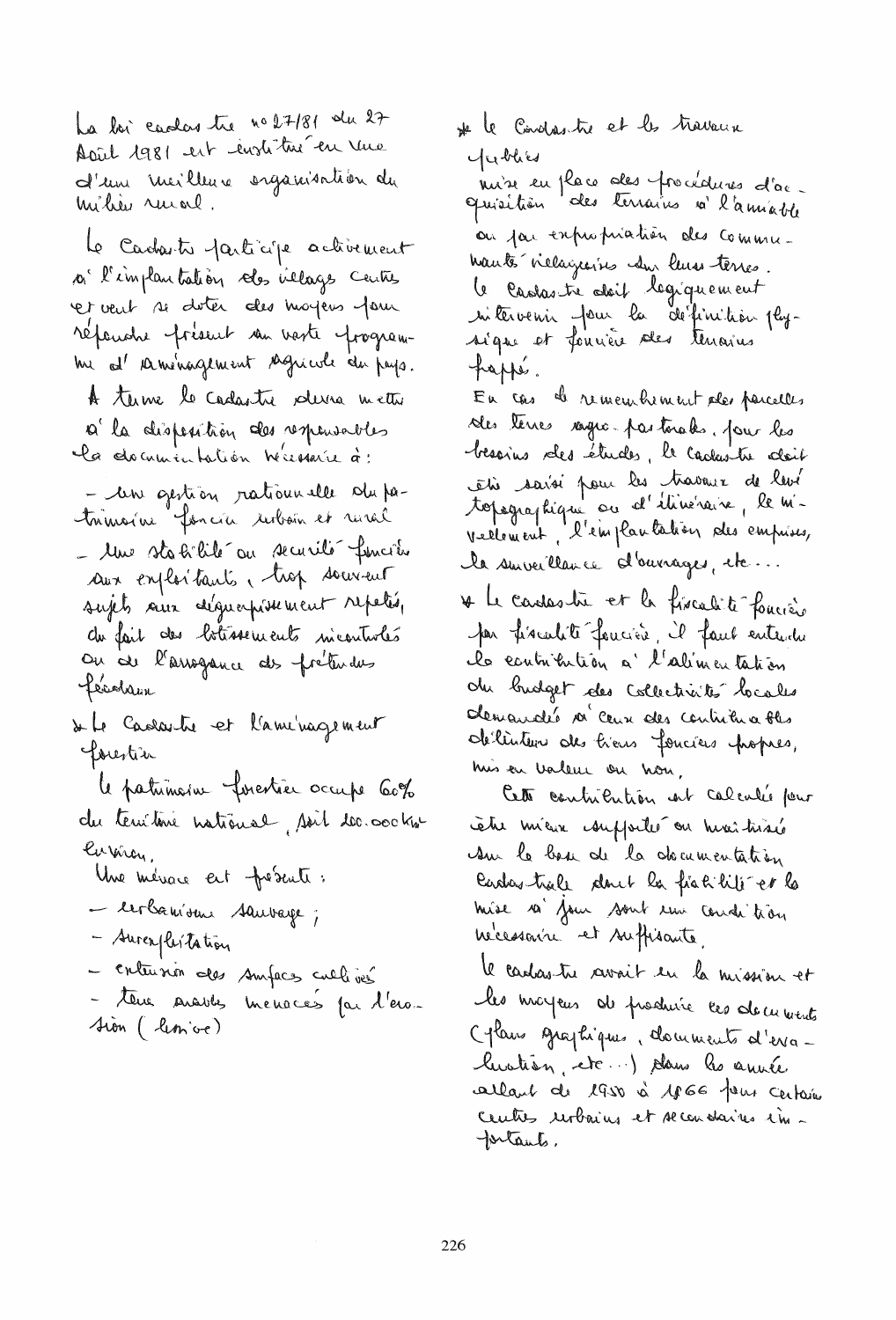Depuis loss, l'opération avait élé millée fant de moyens financières. Les comégueures:

- forte pression frécale du fait de la varité de la matière imposable, You are moins de tous journelles Sont immatriculées (cente ville sur lement) Am 100 000 environ et du fait du vieillissement des documents Cacher treux (de a'so ans  $d' \hat{a} q \nu$ );

- effitement also recette finales provenant du fourier du fait de la nou déclaration des revenus forcéeu par les contrienables, de le piblominance de l'esprit de france et du fait de fréquents Slégière ment flocaux;

- Un refus de fou'ement de la contrientien foucière par les contri-Probles de fait de la hon appècation de la nouvelle les fancières.

En tout cas le tour de reven-Yore went also cette contribution out faible. Herreusement farmi ess con-<br>hierbions ceels pritant son la taxe Sur les layers (tares immobilités) whether for le loi n° or /76 de 1976 shown in taux de recoverement satisfaissant.

\* Le condais tre et la stabilitér fencière sence des investions Sements et des prâls luffethé caires,

tes capitana, qu'elle que soit la destination (organicalture Girinière, préprienteme ma Witain , undus the , commerce) 'w. I~ rU~..-u~~ ~3 *AN .. A* dJ.J *£L"*  rains won furgés de tous les choits de lieus. La purge se feridant sur sur procédure de problècité qui informe tous les ayants-chroits éventuels du choit à noitre, en ce sens  $~$  pu'à so création ce droit **et.** Went stadte et opposable reun tiers. An suis des articles  $3.5$ ,  $145$  at  $175$  de la la fou- $\;C\!$  is, la slectifie au securité foucière et pergesout ya-<br>rantés far l'Otât.

 $\pm$ u ontre l'investissement feut its modifie muchilis. largement for les prêts hy-Jothéraires. On cette technique, du rest tre sancienne, west fas réalisable que sur un terrain egalement purgé de tout choit de tiers, deuc immatricule, la banque ne frètaut que en frincipe sur présentation d'un tilie d'accuprêtant que en frincipe sur<br>présentation d'un titre alocce-<br>pation régulier étaca apri 1 mma hier lation.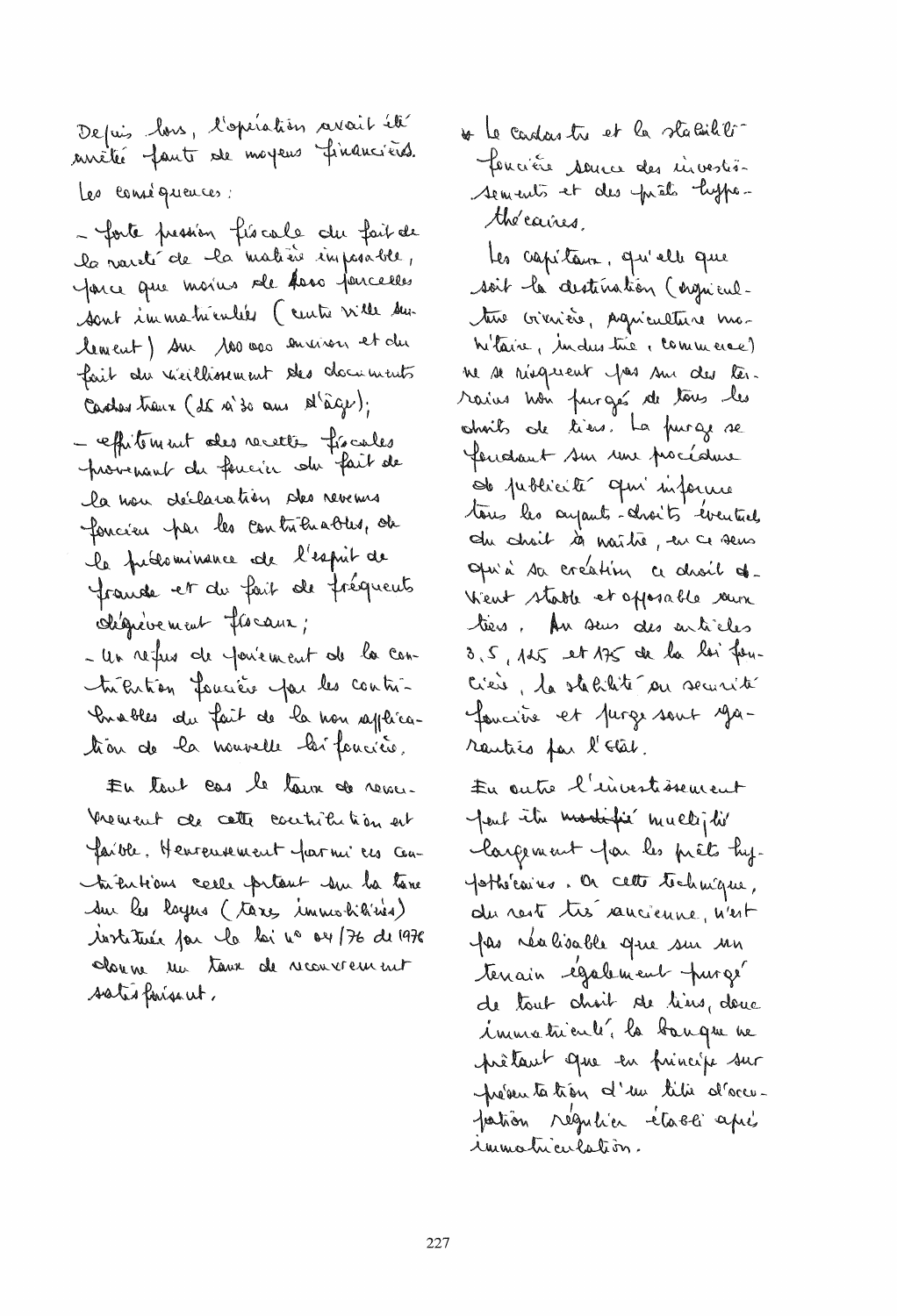Pour cela, pour que le titre d'accupation doit prêt à être Jage des attrientions du terrain ou de la têne, il pa lieu de hiettie en veurse in programme éterrali de délimitation et d'in. maticulation préalable. A ce sujet les articles 6 de la la cadra lio. le d'Août 1981 et vet ce la lei foucièr al'Avril 1983 repondent à cette préscar pation.

C'est en cela que le cadastre Obit intervenir nécessairement Jour chesser toute la documentation hécessaire à la clarification des chaits des attributaires. It le cadarte et l'administration spérévale

Depuis 1981 les processus de décemhabisation administrative, au Aeres de la loi nº 45/81 du 6 No. Vembe 1981, suit son cours normal, le balbatiement stans la counaissance du territoire et par de la circons. cription serie n'est plus à tolerer. Car e'est source des conflits entre Etak, Région, Districts, Communes Ou villages, du fait de l'enpoici-Sion des limites.

C'est regrettà ble que le cadastre rural, commancé en 1959, here soit pas poursuivi car il surrait pu servir d'affrir à la redepression très cet à la rédaction de la conte administrative (inexistante Jusqu.

alors ) et a l'elaboration des tentes législatifs et su règlementaires y relatifs. A ce four, en se cent qui donne la description des limites des circouscriptions administratives même pas le dénet no 67/243 du 25 Aous 2007 finant l'organisation solminis trative territoriale de la Républi-Que i non plus le décret n° 67/244 du 25 Août 1967 finant les les mites et les chefs. lieux des régions de la République.

De ce qui précède, la solution à la comunissance exacté de l'élevelur de le juridiction des collectivités locales passe forcement pour le cades trage progressif des zones déles sensibles, opération condinsement à désposer d'un outé de gestion ri. déspensable et immédiat (règlement ob complète frantaliers...). Ne pas disposer d'un tél outil c'est très Vailler en aveugle.

Le obtenpage électrice, le receuxment de la population qui se varlent Alrian Obsivent avoir pour toile de fond en amont la documentation Cachas-trale.

Eu milieu rural, qu'il s'agrisse des tenes de medernisation au autres, le Castavitre est largement impliqué dans la gestión des tênes collectives.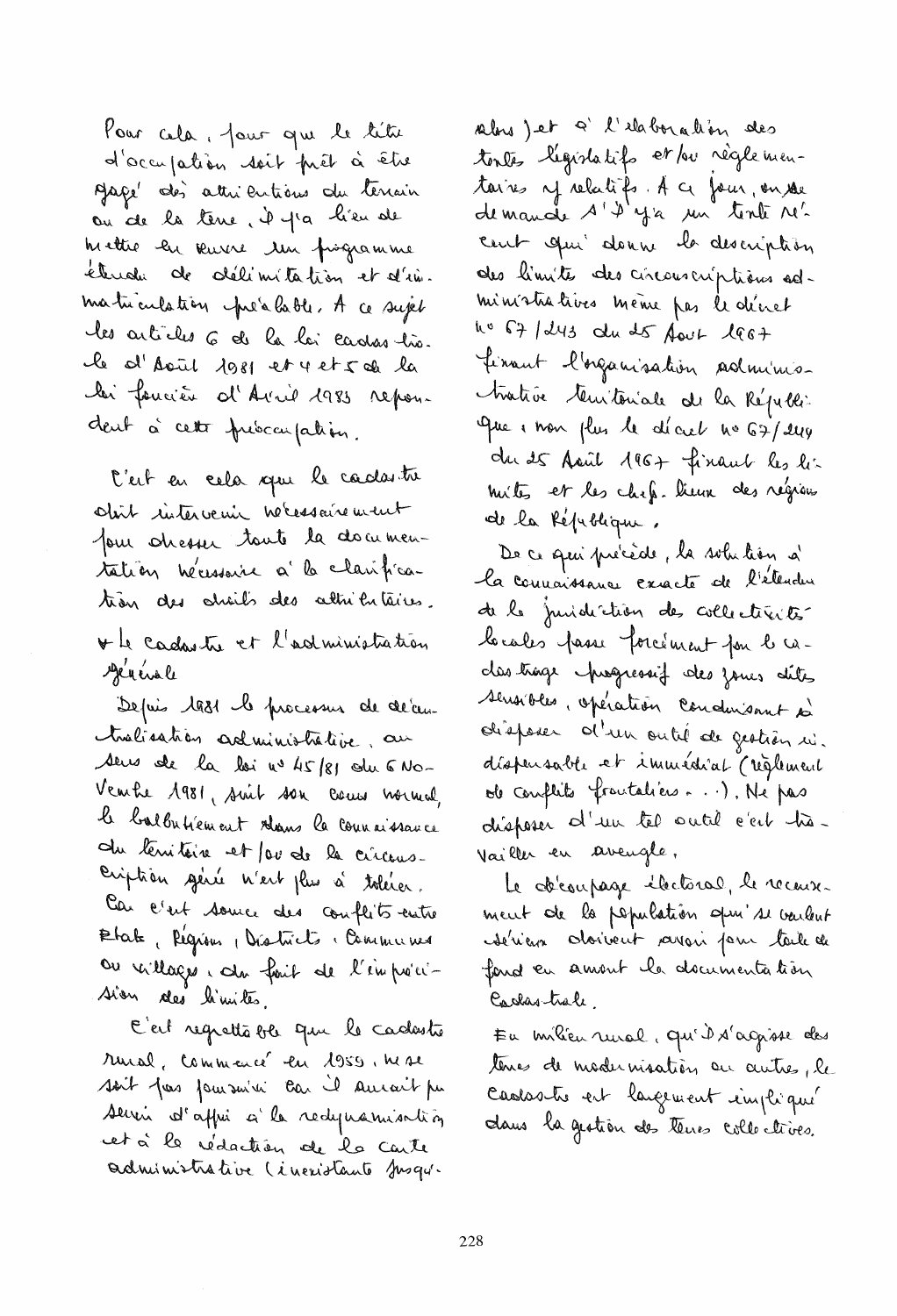V. Le Caolastre, l'Administration Judiciain et les Rédacteurs d'Acts

La pratique consacrée au mireau obs tribunaux populaires de Commun, of Arrondisument on de Region est que crun repai rendent les jugements le fant sans se reférer à l'enformation cadastrale, c'est à et sans le connaissance réelle de l'occupation du terrain Cdescription physique, statut foncéer, etc...). cala à pur Conseignence d'allonger les audiences, alu fait du temps assez long si consacrer à la vehiche de l'information souvent difficile soi collecter. Exidement cala a pour effet induit de paralyser en partie le justice, alors que celle-c'alevouit s'atteler à des tâches sautrement plus importants.

An seus des articles 4 et 12 de la la cadastiale d'Asûl 1981, l'est cetebre que le cadastre doit servir de base à l'argumentation des det cisions de Justice en la matière. Ci Qui est vous four l'administre. tion Judiciaire l'est aussi pour tous les rédocteurs d'actes southertiques au sous-seing prives dant to notains et autres avec obligations de se conformer soun termes des articles précités.

It be condentie Comme Banque des donnés à des fins de relations et interférences avec d'autres systèmes.

A l'éssure du survol que hous venous d'effectuer sur la hature de la contriention du Codastre stans le processus de deve loppement de notre parps, nous pou-Vous clie que note action est touche à tout. Aussi notre Administration devra-t-elle se obuver be moyens de collecter et d'exploiter des stocks d'informations carolas-trale-et for-Cière, certainement pas par de procedes manuels mais par traitement informatique de bin Hus Kerformant. L'ensemble de Ces informations constituent In capital seppréciable four des besoins sk Combinarson surce I autre systèmes existents ou à noître, til que le système Maiformation restaine. Azlagaphique, fircal, agnicole, statis-Ague, etc...

Cefeudant with Systeme, suite le fait qu'il doit être petteformant et évolutif se doit être suffisamment single, d'acces immédiat et sélectif Jour permettre; If son integration aux autres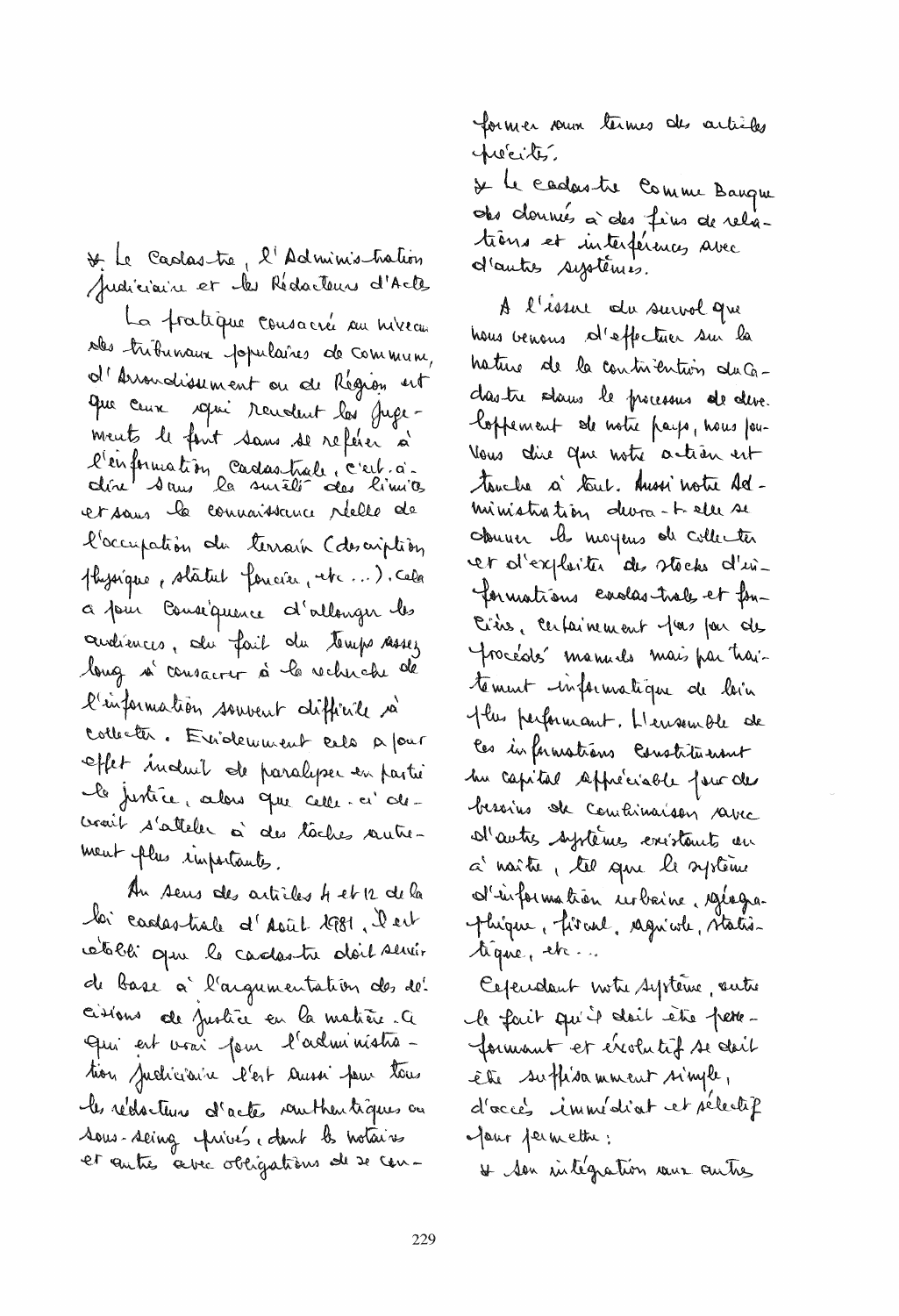Aptèrie en vue de facilité le dialogue entre un, so ita consultation, transmission et traitement en temp neer , etc...

le cades tu qui focalise l'atter tion des responsables adminis. hatifs et tochniques a permis la nuise en place cl'un cashe Juridique, prélude a l'établis Aement d'un nouvelle documentation cadas trale.  $\sim$  fromulgation de la loi a. 27/  $81$  du 27 Avril 1981 fortant institution. organisation et fouch'ouncement du Cadastre  $\mu$ ational,  $-$  fromulgation de la la "cesse)  $83$  du d.  $\cdot\cdot\cdot$  .  $83$  fortant ceal domanial et foncier L'ile blissement du Caobas-bi ert une opération lourde et conteuse open fait affel à divers etapes:  $\ell'$  it blissement also reseanne Siodísiques . d'ilgressement du cadastre  $A$ u $\varphi$ l . l'inventaire facellaire et wount fration des thulaines des diffecut titres de privance Am le rol et des mises en valeur functiont of assesin un docimentation corders trale, lase de + biscalite et d'informations foncières, etc...

Pusfectives d'avenir du Gadastre